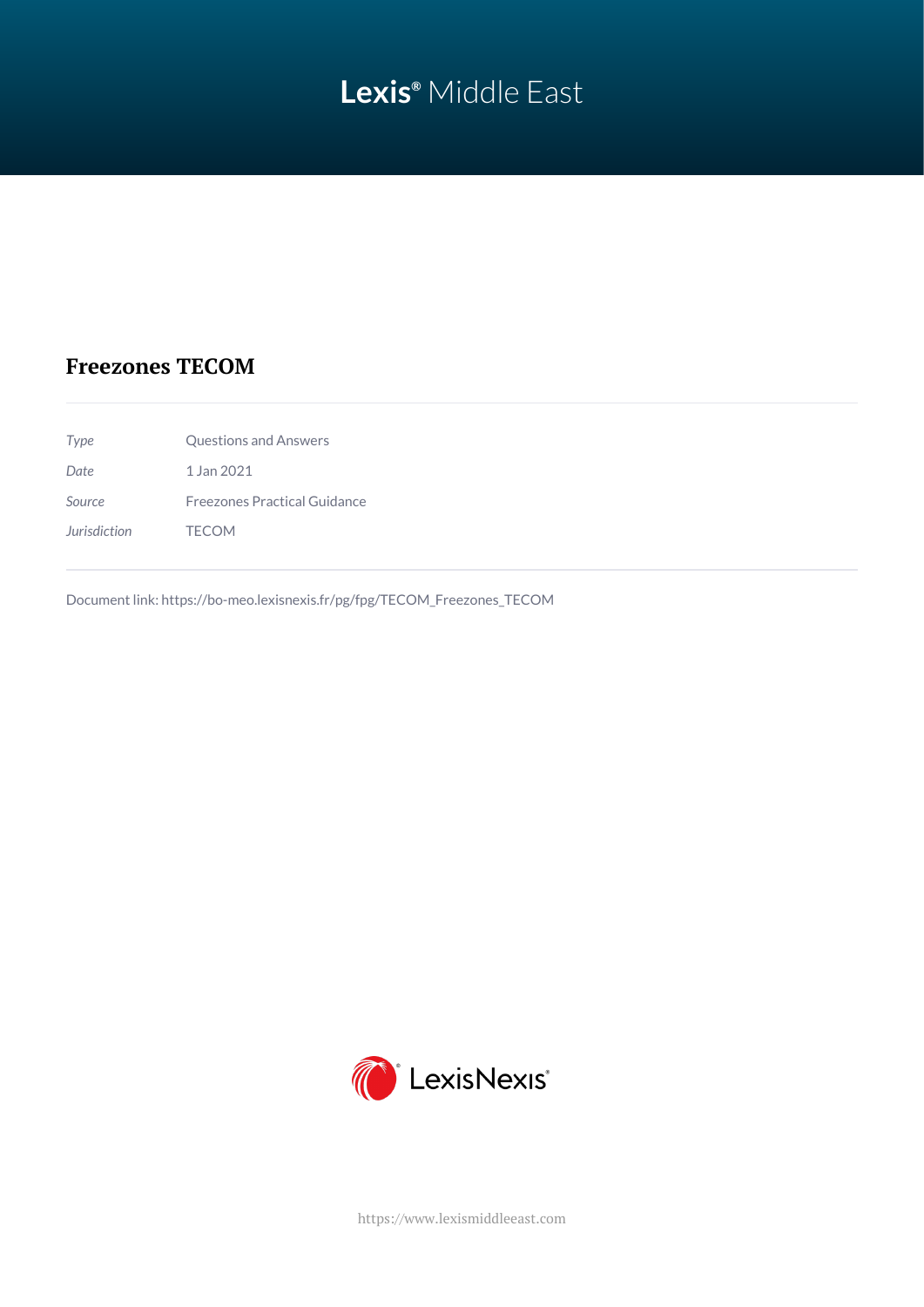## **Table of contents**

| 4. What are the key areas of UAE and Emirate legislation businesses operating in this freezone must still comply with? What   |
|-------------------------------------------------------------------------------------------------------------------------------|
| 5. What are the key UAE and Emirate onshore agencies a business operating in this freezone would need to register or comply   |
|                                                                                                                               |
|                                                                                                                               |
|                                                                                                                               |
|                                                                                                                               |
|                                                                                                                               |
|                                                                                                                               |
|                                                                                                                               |
|                                                                                                                               |
|                                                                                                                               |
| 15. Are there any specific rules governing when moveable property in removed from the freezone area or transferred into the   |
|                                                                                                                               |
| 17. Is there any specific ongoing regulation or monitoring of firms operating as particular types of company by this freezone |
|                                                                                                                               |
|                                                                                                                               |
|                                                                                                                               |
|                                                                                                                               |
|                                                                                                                               |
|                                                                                                                               |
|                                                                                                                               |
|                                                                                                                               |
|                                                                                                                               |
| 27. Is it possible to apply for a building permit in this freezone? How is this done and what steps are required?  5          |
| 28. What environmental requirements must construction companies building in this freezone consider, e.g. form of building,    |
|                                                                                                                               |
|                                                                                                                               |
|                                                                                                                               |
|                                                                                                                               |
|                                                                                                                               |
|                                                                                                                               |

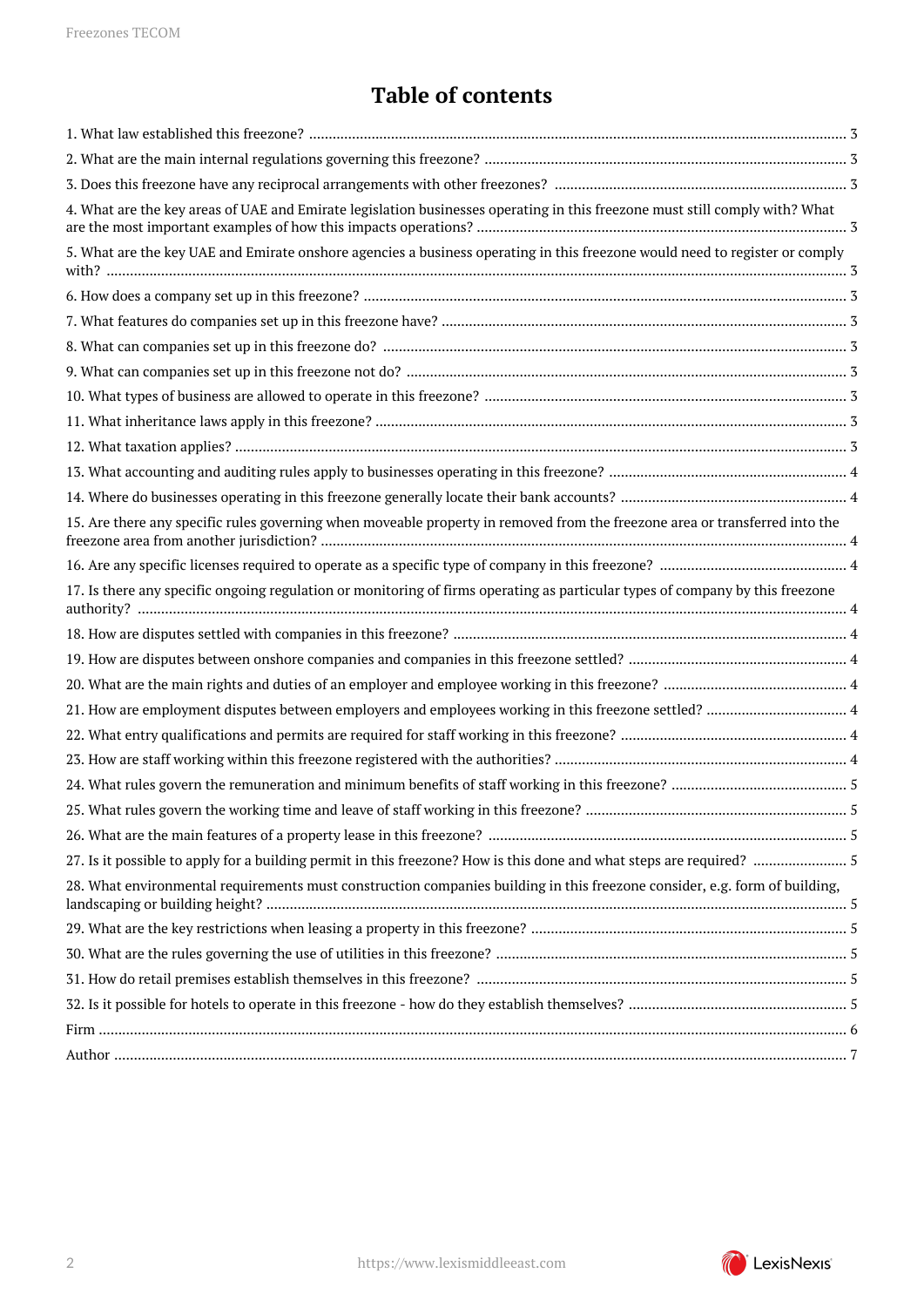#### <span id="page-2-0"></span>**1. What law established this freezone?**

This freezone was established by Dubai Law No. 1/2000 issued on 29 January 2000.

#### <span id="page-2-1"></span>**2. What are the main internal regulations governing this freezone?**

The regulations governing the Dubai Creative Clusters (DCC) were the Dubai Technology and Media Free Zone Companies Regulations 2003.

In 2016, the Dubai Creative Clusters Private Companies Regulations were issued to replace the 2003 Regulations.

#### <span id="page-2-2"></span>**3. Does this freezone have any reciprocal arrangements with other freezones?**

There are presently no arrangements between this freezone and other freezone areas. However, it is now much easier to transfer a visa to and from the Dubai Multi Commodities Centre.

#### <span id="page-2-3"></span>**4. What are the key areas of UAE and Emirate legislation businesses operating in this freezone must still comply with? What are the most important examples of how this impacts operations?**

DCC regulations and laws govern DCC companies, but when these laws and regulations are silent, Federal Law No. 2/2015, The UAE Commercial Company Law, will apply. Other laws the DCC needs to comply with includes Federal Law No. 11/1992, the UAE Commercial Transactions Law, and Federal Law No.18/1993, The UAE Civil Procedure Code.

#### <span id="page-2-4"></span>**5. What are the key UAE and Emirate onshore agencies a business operating in this freezone would need to register or comply with?**

For legal and administrative transactions and procedures, including issues relating to visas and immigration, DCC companies will usually directly deal with the DCC Authorities.

#### <span id="page-2-5"></span>**6. How does a company set up in this freezone?**

Initially, there is a pre-approval required where the business proposal will be reviewed, including the business's documentation and details of the shareholders and other departments. When granted pre-approval, a lease agreement for business premises will be entered into.

The DCC legal and financial department will then review the documentation for final approval. An invoice will then be issued by the DCC for the registration and licensing of the entity which will include the office rent. The license will be granted only once the invoice has cleared and receipt of the entire share capital is received (in the case of limited liability companies).

The documentation required to register a company within the free zone includes: details and passport copies of the shareholder, manager, and director, the company incorporation certificate, the business plan, a NOC, MAA, share capital proof, resolution for incorporation, and bank reference letter.

#### <span id="page-2-6"></span>**7. What features do companies set up in this freezone have?**

Foreign investors usually adopt a business establishment by opening a branch office or incorporating a limited liability company as the business can be 100% foreign owned, therefore the company can take full control of the business as there is not the UAE sponsor requirement. The DDC is known for its excellent location and strong legal framework. Additionally, the free zone is appealing as it offers 100% repatriation of capital and profits and is exempt from corporate tax and customs duty.

#### <span id="page-2-7"></span>**8. What can companies set up in this freezone do?**

The types of businesses permitted to operate within the freezone are divided into four categories: Information and communication technology (ICT), education, science and media. These are further sub-divided into:

- ITC Cluster: Dubai Outsource Zone and Dubai Internet City
- Media Cluster: Dubai Media City, International Production Zone and Dubai Studio City
- Education Cluster: Dubai International Academy City and Dubai Knowledge Village.
- Science: Dubiotech and Embark, Healthcare City.

#### <span id="page-2-8"></span>**9. What can companies set up in this freezone not do?**

All entities carrying out business in the DCC should hold a license of authorisation and function as per the license.

#### <span id="page-2-9"></span>**10. What types of business are allowed to operate in this freezone?**

A limited liability company, a branch office of a foreign company, or a branch office of a UAE company and freelancing.

#### <span id="page-2-10"></span>**11. What inheritance laws apply in this freezone?**

The laws of the UAE govern the DCC. The Shari'a principle of inheritance will apply to Muslim individuals and the heir to the estate of a non-Muslim can request the court to enforce the laws of succession of the deceased's home country. The Court can also apply Shari'a to non-Muslims.

<span id="page-2-11"></span>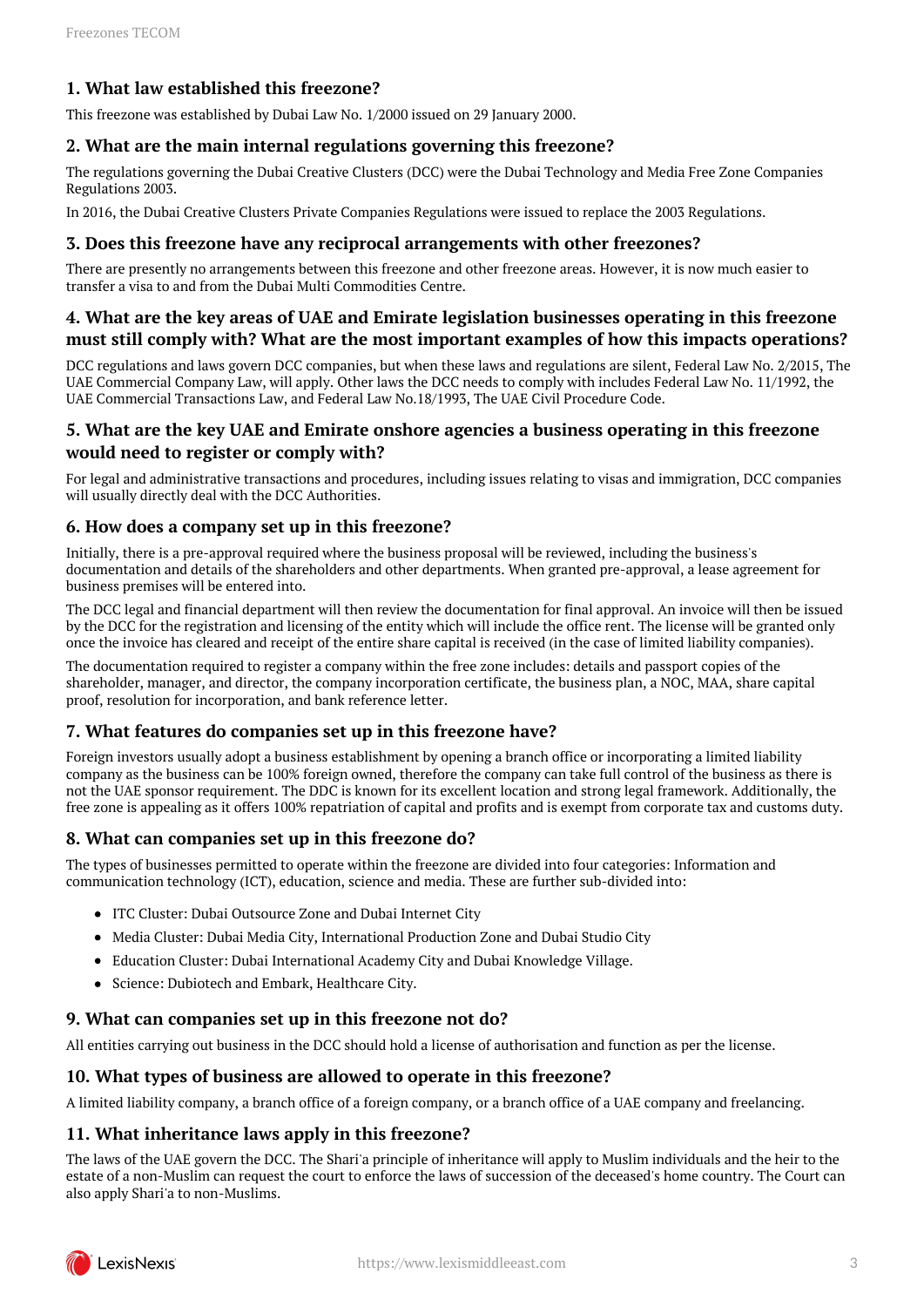#### **12. What taxation applies?**

Under Article 17 of Dubai Law No. 15/2014, all legal entities registered in the DCC are exempt from all taxes including income tax. There is no record kept of the transfer of capital, profits earnt and wages. The DCC also offers a fifty year tax holiday even if a new tax is introduced onshore.

#### <span id="page-3-0"></span>**13. What accounting and auditing rules apply to businesses operating in this freezone?**

All legal entities operating in the DCC should have updated account and finance records. For a limited liable company, accounts should be audited by an accounting firm which is duly licensed and authorised under Dubai laws.

#### <span id="page-3-1"></span>**14. Where do businesses operating in this freezone generally locate their bank accounts?**

A business functioning in the DCC locates their bank account in the Emirate of Dubai.

#### <span id="page-3-2"></span>**15. Are there any specific rules governing when moveable property in removed from the freezone area or transferred into the freezone area from another jurisdiction?**

The transfer and movement of any goods is governed by Dubai Customs.

#### <span id="page-3-3"></span>**16. Are any specific licenses required to operate as a specific type of company in this freezone?**

The license type will depend on the business activity applied for. For an onshore limited liability company, there might be a requirement to open a branch office.

#### <span id="page-3-4"></span>**17. Is there any specific ongoing regulation or monitoring of firms operating as particular types of company by this freezone authority?**

There may be specific permissions required from the federal or local authorities. For instance, a restaurant will need approval from the Dubai Municipality Dubai Control.

#### <span id="page-3-5"></span>**18. How are disputes settled with companies in this freezone?**

Disputes arising in this freezone are dealt with by the Courts of Dubai. Unless there is an agreement between both parties to resolve the dispute via an alternative method such as arbitration.

#### <span id="page-3-6"></span>**19. How are disputes between onshore companies and companies in this freezone settled?**

Disputes arising in this freezone are dealt with by the Courts of Dubai. Unless there is an agreement between both parties to resolve the dispute via an alternative method such as arbitration.

#### <span id="page-3-7"></span>**20. What are the main rights and duties of an employer and employee working in this freezone?**

The DCC has its own set of rules governing the relationship between an employer and employees, supplementary to UAE labour laws. Federal Law No. 8/1980, The UAE Labour Law, is the main piece of legislation with regulations for the functioning of employment rights and relationships in the DCC. Federal Law No. 8/1980, The UAE Labour Law, compels an employer to enter into a contract with an employee. The employment contract will contain the details of work, such as working hours, wages, the type of work, allowances, leave, salary, etc. The employer is obliged to meet the minimum requirements for pay, working hours, wages, allowances, etc. In return, the employee is required to work and carry out his duties under the contract and as requested by the employer.

#### <span id="page-3-8"></span>**21. How are employment disputes between employers and employees working in this freezone settled?**

Disputes arising between employers and employees are usually handled by an expert team of DCC mediators. However, the DCC does not hold itself responsible for any resolution that takes place between the parties. If DCC mediators are not successful in resolving a dispute, they will issue the claimant with a letter to refer the matter to the labour court.

#### <span id="page-3-9"></span>**22. What entry qualifications and permits are required for staff working in this freezone?**

In most cases, employers will assist their employees in obtaining the required permits to work in the DCC. If the employee is an expatriate, the employee will need to be sponsored to work in the freezone legally. The employer will need to enter into a personal secondary agreement with the DCC, after which, the DCC will sponsor the employer's staff on his behalf. Employees who are not sponsored by the DCC require an employment visa sponsored by the DCC and a DCC ID card to legally work in the freezone.

#### <span id="page-3-10"></span>**23. How are staff working within this freezone registered with the authorities?**

The standard application form and fees for each application have to be complied with by the employer. After receiving a permit to enter, the applicant undertakes a medical test and a medical certificate will be issued. An application then has to be made for a residence visa which is attached to the employee's passport allowing the employee to reside and work in the DCC legally.

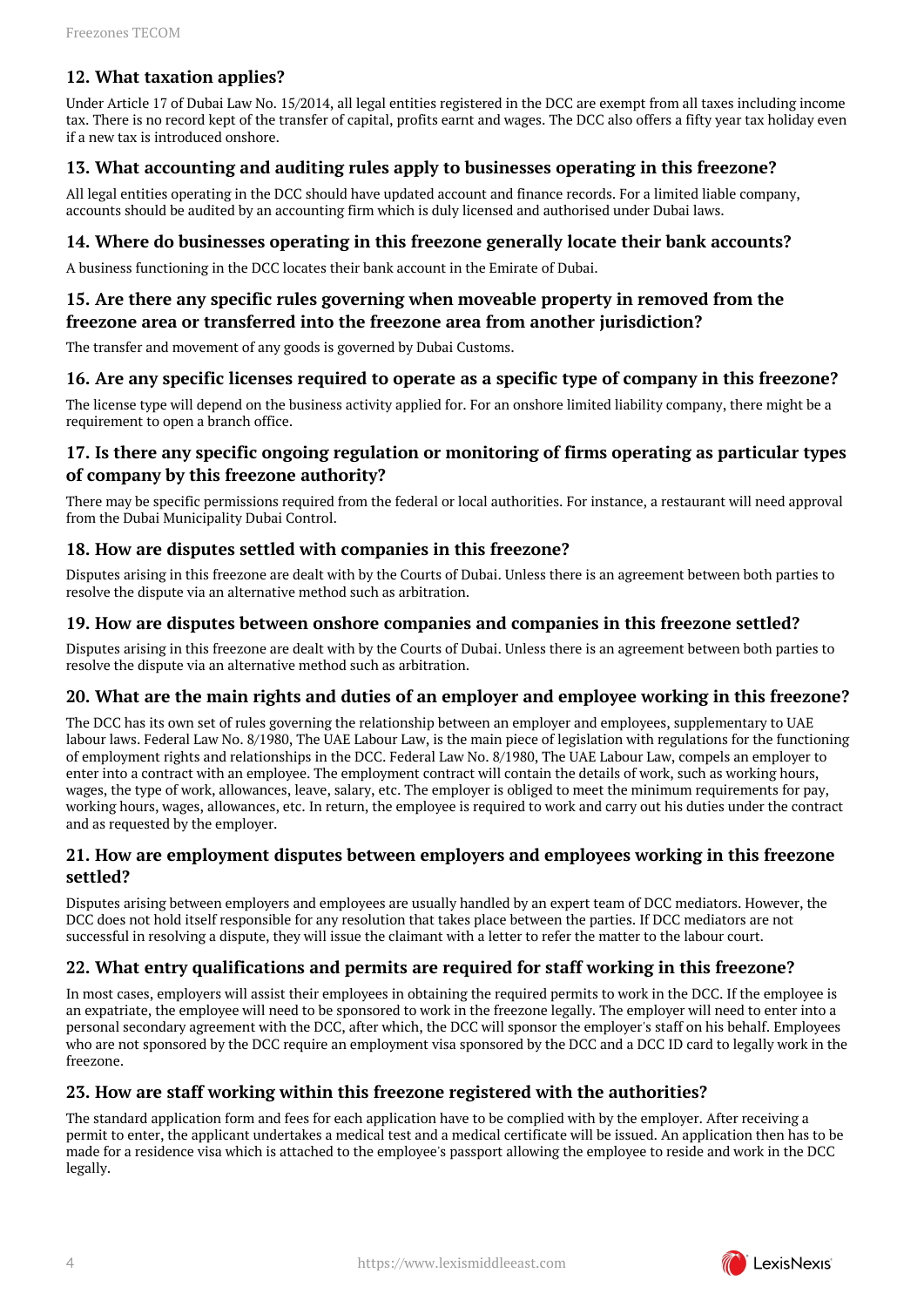#### <span id="page-4-0"></span>**24. What rules govern the remuneration and minimum benefits of staff working in this freezone?**

There is no mandatory remuneration or benefits the employer has to provide his employees with. However, it is common practice for employers to provide their staff with at least the minimum wage and allowances for housing and transportation. If the employee is terminated, then the employer should make provisions for the employee to return to his home country, except if the employee is moving to a new employer in the UAE. DCC rules and Federal Law No. 8/1980, The UAE Labour Law, state that the employer must arrange for a medical card and all other necessary costs.

#### <span id="page-4-1"></span>**25. What rules govern the working time and leave of staff working in this freezone?**

Under Federal Law No. 8/1980, The UAE Labour Law, working hours should not exceed 48 in a week (40 hours if a 5-day working week) and 8 in a day (except in the case of industries with the required permission from the authorities). An employer must allow his staff to take an hour break for food, rest, and prayers after every five working hours. Working hours should be flexible and adhere to Ramadan and summer working hours for certain industries. Pregnant women are entitled to 45 days paid leave, and half paid leave if service is less than one year. There is a further allowance of 100 days unpaid in the case of sickness due to pregnancy.

After one year of service, employees are entitled to 30 days leave annually. After six months in the first year, an employee is entitled to two days annual leave per month. All employees are entitled to 90 days sick leave per year of which 15 days are fully paid leave and 30 days half paid.

#### <span id="page-4-2"></span>**26. What are the main features of a property lease in this freezone?**

There are a variety of rental spaces made available by the DCC such as office space, retail space, etc. A lease can be for a single unit or multiple stories. The activity of the company will play a role in the type of property available.

#### <span id="page-4-3"></span>**27. Is it possible to apply for a building permit in this freezone? How is this done and what steps are required?**

To obtain a building permit in this freezone, the application should have specific documentation such as; building permit request form, valid site plan; project HSC plan( should be signed and stamped by the company manager); copy of the project manager and team HSC passports; copy of the final design letter; project detail sheet( stamped and signed by a consultant); security cheque; NOC from the master developer and fees of AED 1.00 per square feet ( Minimum AED 9,000).

#### <span id="page-4-4"></span>**28. What environmental requirements must construction companies building in this freezone consider, e.g. form of building, landscaping or building height?**

Any contracting company in Dubai must comply with the regulations set by the Environmental, Safety and Health Department in the Dubai Municipality.

#### <span id="page-4-5"></span>**29. What are the key restrictions when leasing a property in this freezone?**

Any legal entity operating in the DCC will have an office based in the DCC. For a lease agreement, approval from the DCC is mandatory to maintain a license. An office can be rented from the DCC or a private landlord. However, market rates are not applicable and are set by the DCC authorities.

#### <span id="page-4-6"></span>**30. What are the rules governing the use of utilities in this freezone?**

The Dubai Electricity and Water Authority and the DU are the service providers in the DCC. Applicable charges are levied for  $11S<sub>P</sub>$ 

#### <span id="page-4-7"></span>**31. How do retail premises establish themselves in this freezone?**

Retailers can establish themselves in this freezone subject to an allowance from the DCC authorities.

#### <span id="page-4-8"></span>**32. Is it possible for hotels to operate in this freezone - how do they establish themselves?**

Hotels can operate and establish themselves in this freezone, provided they obtain the necessary permissions from the DCC (special approvals will be required).

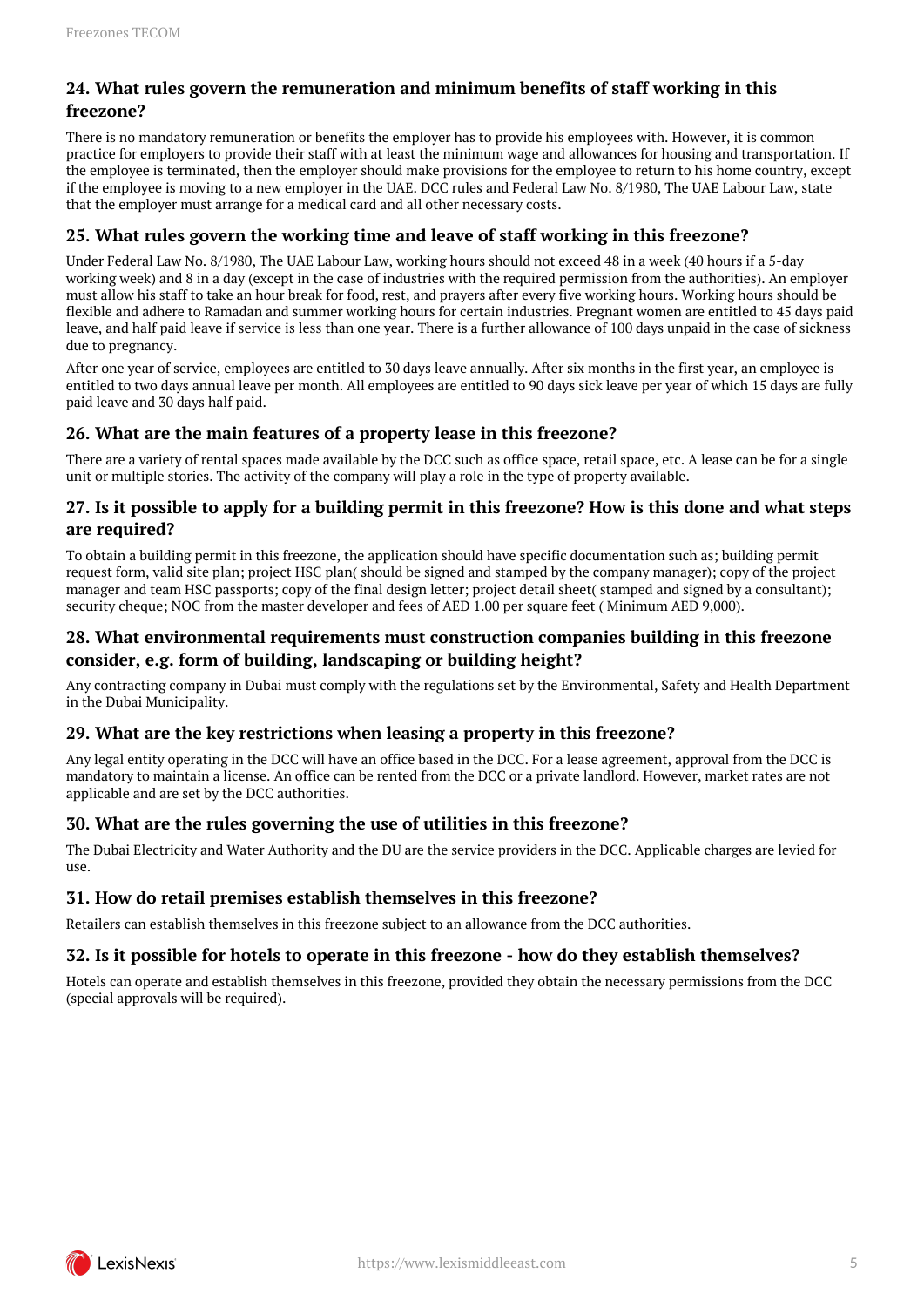Freezones TECOM

## <span id="page-5-0"></span>**Firm**



**STA Law Firm**